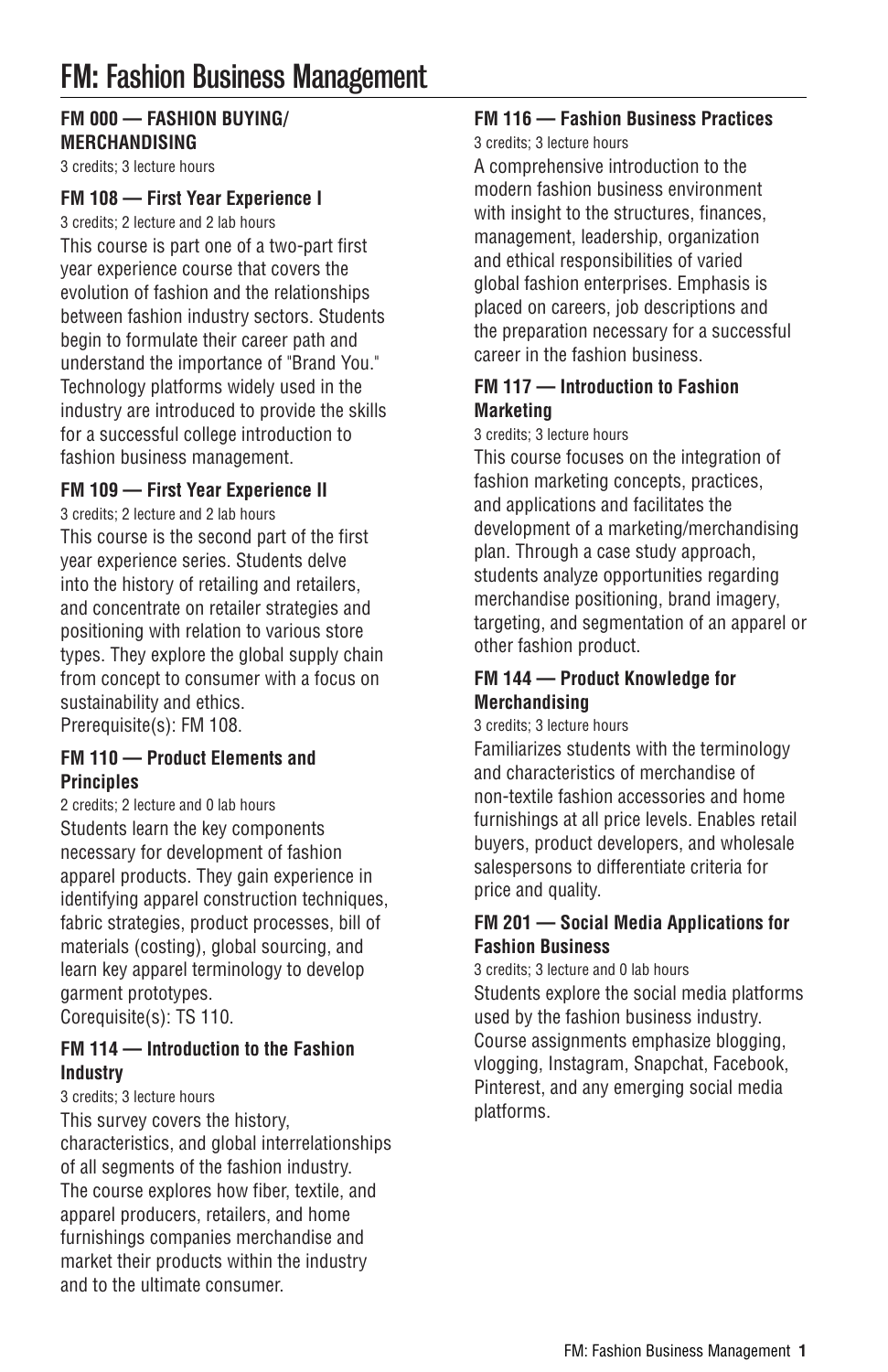#### **FM 203 — Business Intelligence in Planning and Buying**

3 credits; 3 lecture and 0 lab hours This course addresses business analytics used by merchants, product developers, planners, wholesale sales, and more. Students are prepared to think critically, measure, and analyze the financial elements (key performance indicators) used in the fashion business.

Prerequisite(s): Mathematics Proficiency.

# **FM 204 — Innovation in Product Development**

3 credits; 3 lecture and 0 lab hours

Introduces students to the processes of apparel product development, including planning, forecasting, fabric, silhouette, size specifications, pricing, and sourcing. Students examine the best practices and innovative approaches for apparel product development in the apparel fashion industry in order to compete in today's competitive retail environment.

Prerequisite(s): FM 110.

# **FM 205 — Fashion Marketing and Digital Technology**

3 credits; 3 lecture and 0 lab hours Focuses on marketing in the context of the global fashion industry. Topics include research, analysis, market segmentation, target customer identification, the marketing mix, strategic planning, brand strategy and positioning, customer relationships, social media, and mobile marketing, as well as the use of online analytics and new technologies.

# **FM 206 — Strategies of Merchandising**

3 credits; 3 lecture hours

Strategies of Merchandising I is the Capstone course for the AAS degree in Fashion Business Management. Its focus is on developing merchandise strategies to effectively buy, plan and merchandise a retail business in stores and on a website. Students will gain experience by actively developing merchandise plans using industry analytics. Prerequisite(s): FM 203.

### **FM 207 — Retail Strategies**

3 credits; 3 lecture and 0 lab hours Explores current practices in the retail industry. Topics and disciplines include retail landscape, channel classification, industry segments, retail market strategies, data analytics, customer relationship management, financial strategy, supply chain structures and retail management.

# **FM 212 — Case Studies In Fashion Marketing**

#### 3 credits; 3 lecture hours

Through the case study method, analyze the decision-making process used to arrive at independent solutions to typical marketing problems. Student analyses and presentations of actual cases are evaluated for weighing of factual data, disciplined thinking, and arrival at rational conclusions. Prerequisite(s): FM 116.

### **FM 213 — Direct and Digital Marketing for Fashion Business**

3 credits; 3 lecture hours

Presents a comprehensive overview of the direct marketing industry, including its various components and career opportunities. Through the use of case studies and/or assignments, students learn strategic planning: how to choose and merchandise a product, pinpoint a target audience, develop marketing tests, and analyze results. Students are also introduced to the various electronic vehicles currently used in this ever-changing industry.

### **FM 222 — Import Buying**

3 credits; 3 lecture hours

Analyzes key factors in developing import programs, distribution of products, market sources, financing, and aspects associated with apparel and other imported products. The impact of imports on domestic apparel businesses is examined. Prerequisite(s): FM 108.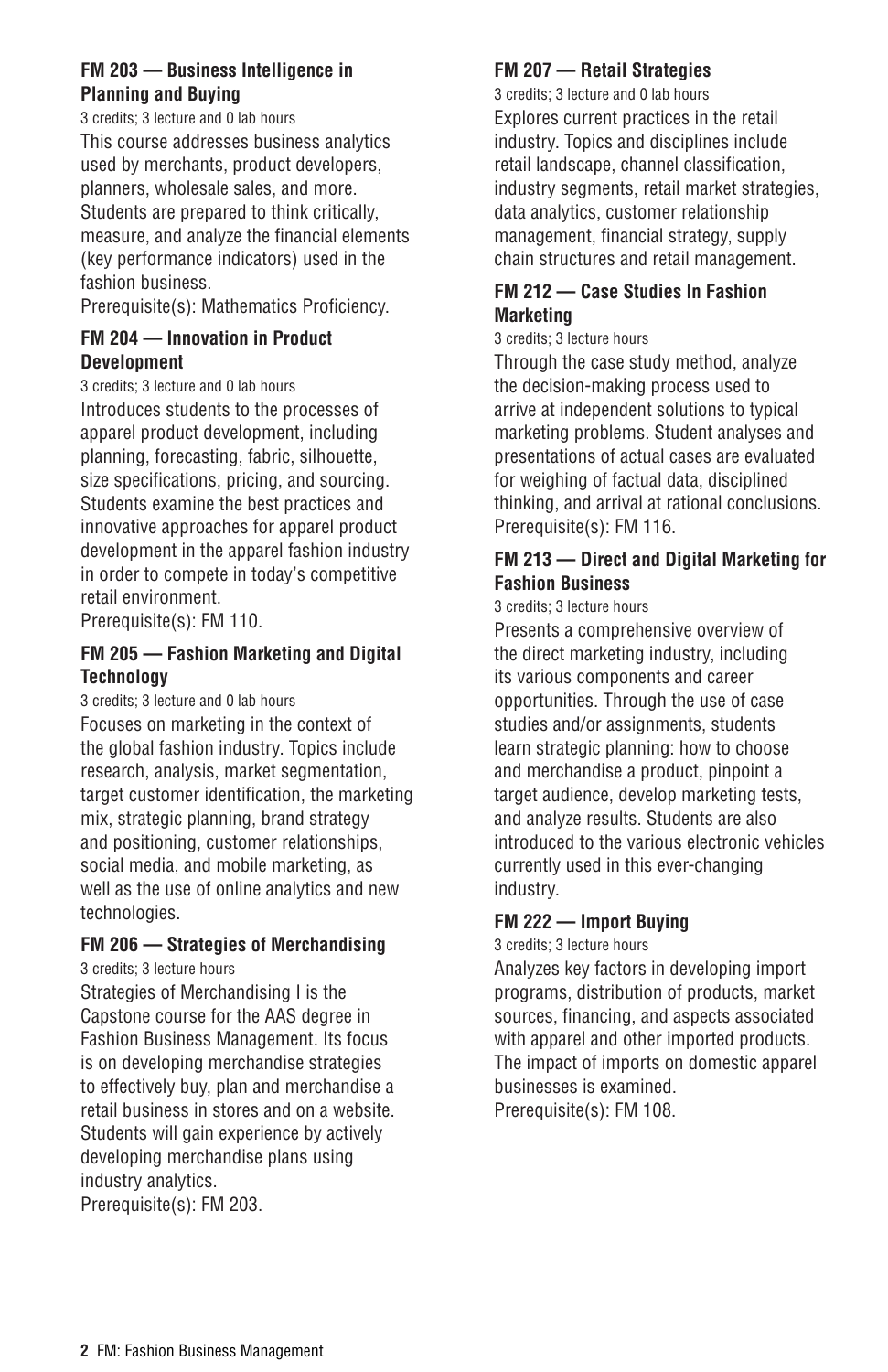# **FM 223 — Creative Fashion Presentations**

3 credits; 3 lecture hours

Students prepare and present fashion information through clinics, shows, and written communiques. They learn how to research, analyze, and forecast fashion trends. Awareness of career opportunities in the fashion industries is fostered. Prerequisite(s): FM 108.

#### **FM 224 — Merchandising Math Applications**

#### 3 credits; 3 lecture hours

Students develop an understanding of the merchandising concepts and calculations necessary for interpreting and responding to financial planning and control reports of the merchandising and store operational teams. Among such reports are sales analyses, maintained markup reports, gross margin, and seasonal plans.

Prerequisite(s): Passing grade on FBM math placement test or mathematic proficiency.

### **FM 225 — Fashion Merchandising**

3 credits; 3 lecture hours

This course provides a comprehensive look at the merchandising environment, including the functions and objectives of the merchandising team and the principles and techniques of today's buyers, planners, product developers, and account executives. Students work in teams on simulated merchandising projects to execute a seasonal plan. Prerequisite(s): FM 224.

### **FM 226 — International Buying and Marketing**

3 credits; 3 lecture hours

Students, under faculty supervision, visit principal European cities to study the factors involved in fashion marketing and the international customer's attitudes about fashion. Discussions involve methods, practices, and reasons for importation and exportation. Students are expected to complete written assignments. Approximately three weeks in June. Prerequisite(s): Approval of instructor.

# **FM 228 — The Business of Fashion Styling**

#### 3 credits; 3 lecture hours

In the course, students explore the role of a fashion stylist as it applies to the field of merchandising. They learn about career opportunities in fashion styling and wardrobe consulting. The business requirements and entrepreneurial opportunities in the field of fashion styling are explored.

# **FM 231 — Strategies of Selling**

3 credits; 3 lecture hours

Principles of personal selling techniques, presentation skills, the art of persuasion, negotiating, and account building in the wholesale markets are developed through lectures and workshops.

#### **FM 244 — Product Development**

3 credits; 3 lecture hours

Introduces the concepts and methods by which retailers create special, storebranded merchandise for targeted customer segments. The process of product development, from research to production to distribution, is studied. Prerequisite(s): TS 111.

### **FM 245 — Fashion Forecasting for Merchandisers**

#### 3 credits; 3 lecture hours

Students explore and apply various forecast research methods in preparation for developing, planning, purchasing, or merchandising apparel lines and collections. Using the case study method, trend research is evaluated through the use of scholarly texts, articles, databases, and relevant websites to identify opportunities for growth and profitability in a fashion business.

# **FM 251 — Small Store Fashion Retailing**

3 credits; 3 lecture hours

Enables students to understand the procedures of organizing a small fashion retail enterprise and to become aware of the decision-making inherent in successful small-store merchandising. Students develop a model for a small fashion retail store.

Prerequisite(s): FM 108.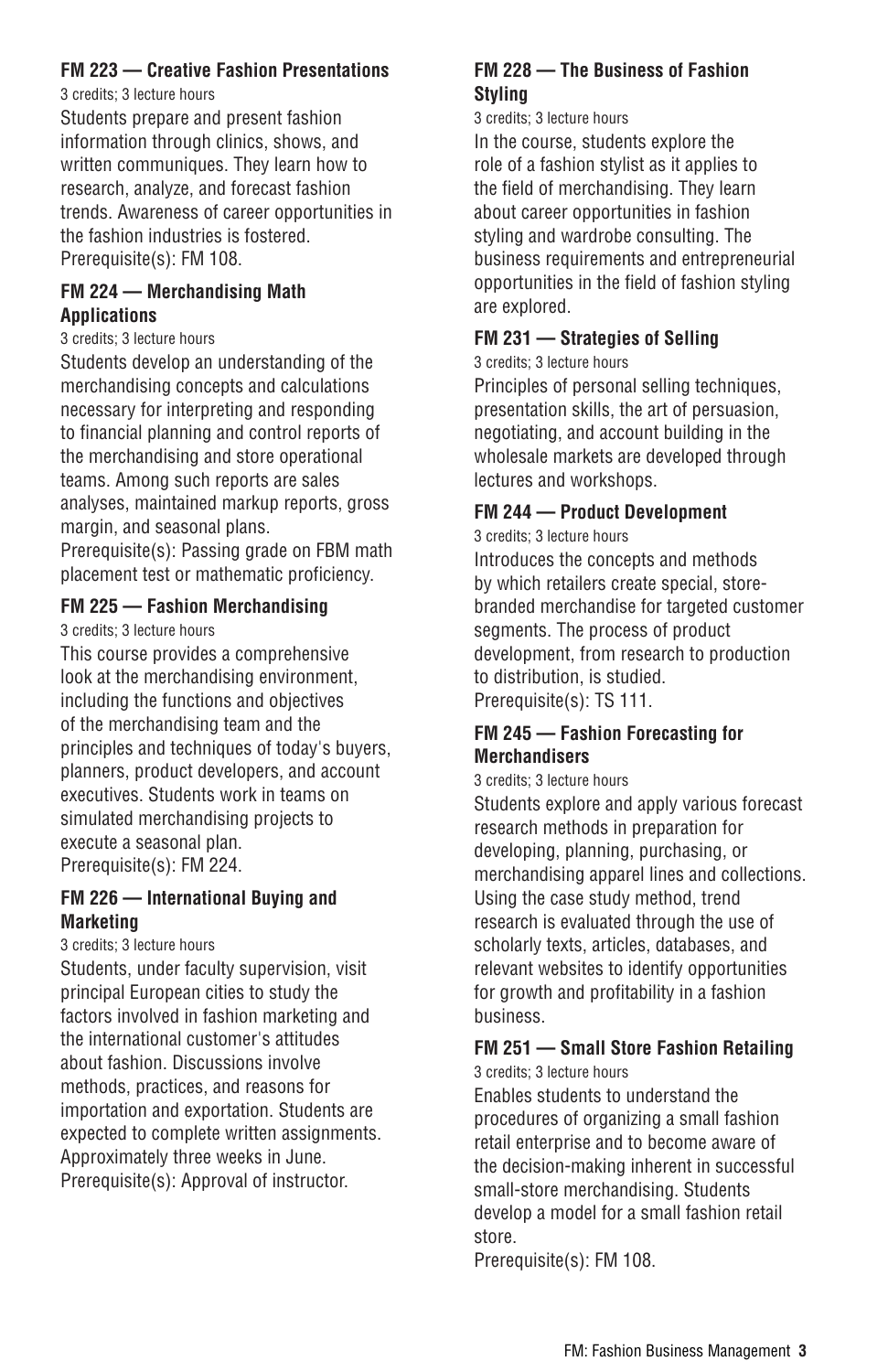# **FM 262 — Contemporary Retail Management**

3 credits; 3 lecture hours

Students study all operational segments of the fashion industry and describe the functions of each. Contributions employees add to sales productivity and customer satisfaction in retail establishments are studied. New technologies are researched and the impact on consumers' shopping experiences explored.

Prerequisite(s): FM 114.

#### **FM 268 — Team Development Workshop**

2.5 credits; 2 lecture and 1 lab hours

Through individual and team role-playing and workshop activities, students learn the management skills needed in the international workplace. Communications skills, teamwork, and process management are stressed.

**FM 299 — INDEP STDY FASH BUY/MERCH** 1-3 credit

#### **FM 300 — Case Study Method: Fashion Business Applications**

3 credits; 3 lecture and 0 lab hours Introduction to methodology strategies for fashion business cases. Research and identification of current internal and external environmental factors and business trends for solving fashion business cases. Aspects of the fashion industry are reviewed through various cases and current industry issues.

### **FM 303 — Fashion Business Law**

3 credits; 3 lecture and 0 lab hours This course provides a practical introduction to the legal environment of the fashion industry. Students learn to anticipate and manage the key legal issues and problems faced by fashion designers and companies from the start-up phase though branding, sourcing, sales, and distribution phases.

## **FM 304 — Business of Virtual Merchandising**

3 credits; 3 lecture and 0 lab hours This course focuses on the changes in retail merchandising for: wholesale showrooms, retail visual merchandising, and online platforms; B2B and B2C business models. This student experience in working in a virtual merchandising environment will be gained through the use of ByondXR Virtual Showroom Platform. This course applies cloud based virtual software that students will use to create virtual showrooms for wholesale and retail brands. Students will apply their skills to merchandise collections, plan and allocate product, and create visual merchandising presentations all in a virtual setting.

### **FM 322 — Fashion Inventory Management**

3 credits; 2 lecture and 2 lab hours In computer simulations and using advanced functionality in Excel, students make decisions involving inventory models, inventory replenishment, and seasonal and long-term replenishment strategies. Using the case study method, students learn to manage a business by developing seasonal financial plans, creating store plans, and balancing multi-store inventories.

#### **FM 324 — Business of Licensing** 3 credits; 3 lecture hours

Students examine the business aspects of licensing as they apply to the fashion industry, from licensing assignments through the merchandising approval process. Appropriate skills for negotiating and planning licensed product lines are developed. Business and career opportunities with manufacturers, retailers, product developers, and designers of licensed fashion merchandise are explored.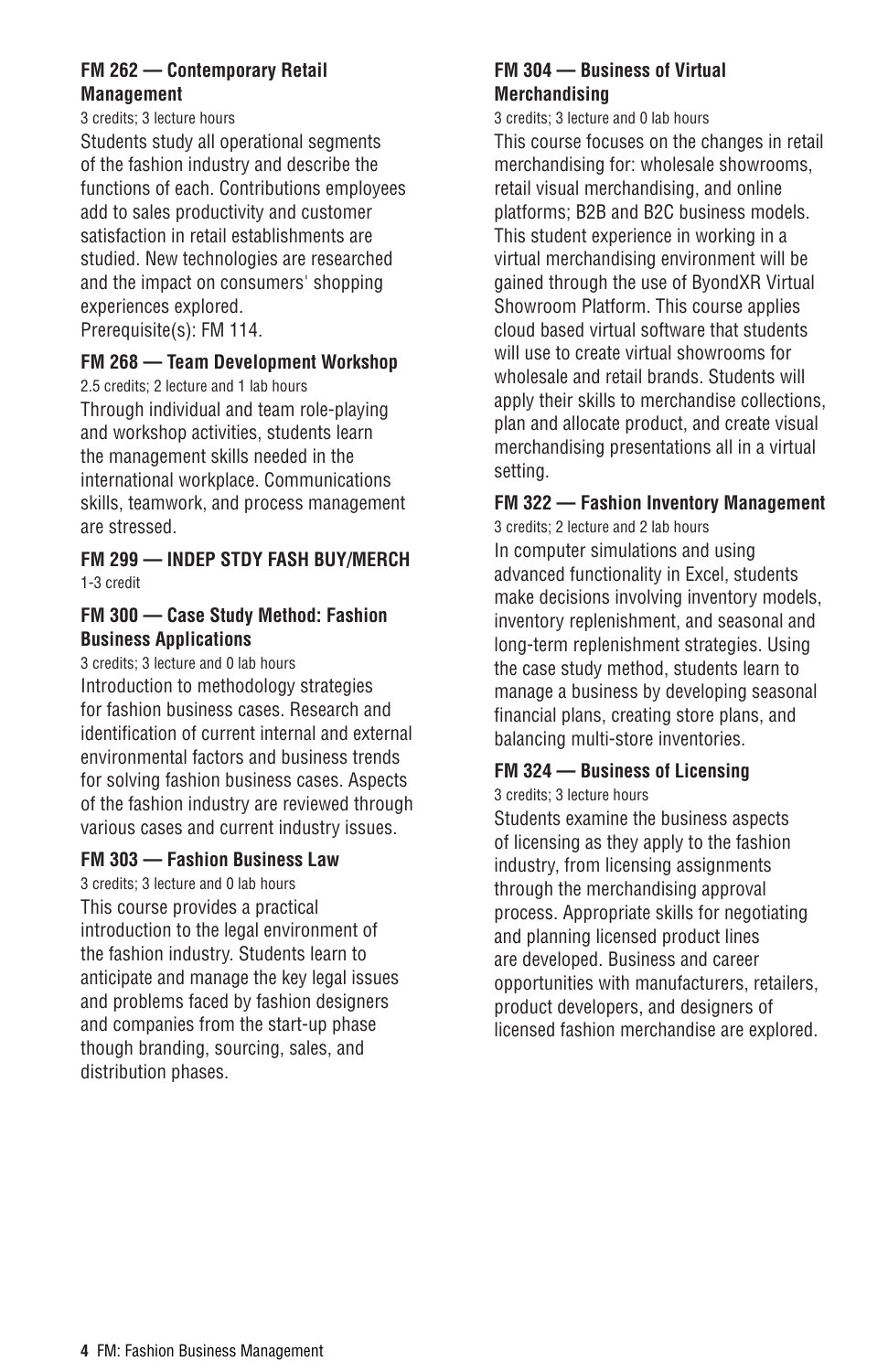# **FM 325 — Financial Assortment and Planning**

3 credits; 2 lecture and 2 lab hours A comprehensive study of financial and merchandise assortment plans utilizing JDA Enterprise Planning software. Business trends, along with historical data, will be used to construct a six-month plan that achieves the financial goals of the department for all key metrics. In-season strategies will be developed to address current business projections.

# **FM 326 — Sustainability in Fashion Merchandising**

#### 3 credits; 3 lecture hours

Using the case study method and primary research, this course enhances student knowledge of sustainability issues. Attention is also paid to the fiscal implications of implementing sustainability initiatives, illustrating that sustainability and profit are not mutually exclusive.

#### **FM 328 — Merchandising for Multichannel Retailing**

#### 3 credits; 3 lecture hours

This course covers Multichannel retailing, which is rapidly gaining momentum in the industry as consumers gain control of the shopping experience and demand to shop everywhere and in every way. The course looks at how e-commerce and social commerce, as well as mobile devices and tablets, are revolutionizing the role of the brick-and-mortar store to create a seamless shopping experience.

Prerequisite(s): FM 224 and FM 225.

# **FM 329 — Predictive Analytics for Planning and Forecasting (Interdisciplinary)**

3 credits; 2 lecture and 2 lab hours This is an interdisciplinary course crosslisted with MA 329. This course provides students interested in predictive analytics with an understanding of statistical applications to retail merchandising with a focus on case studies from the company Planalytics. Students apply time series analysis to case studies to understand how analytics techniques lead to stronger sales, fewer markdowns and improved gross margins.

Prerequisite(s): MA 222.

#### **FM 330 — Data Insights and Fashion Analytics**

2 credits; 1 lecture and 2 lab hours Various social media platforms and databases are used as part of the big data conversation to understand and quantify consumer sentiment on fashion apparel before financial decisions and strategies are finalized. Data Insight and predictive analytics are employed in order to maximize revenue and margin. Critical thinking is required to analyze, interpret and incorporate data into the final merchandise assortment plan.

#### **FM 341 — Computer-Aided Product Development I**

3 credits; 2 lecture and 2 lab hours This course examines how technology is used to create, merchandise, and communicate during each phase of the product development process. It focuses on the creative and analytical phases of product development, including trend research, data analytics, sourcing for color, silhouette, and patterns, and assortment planning.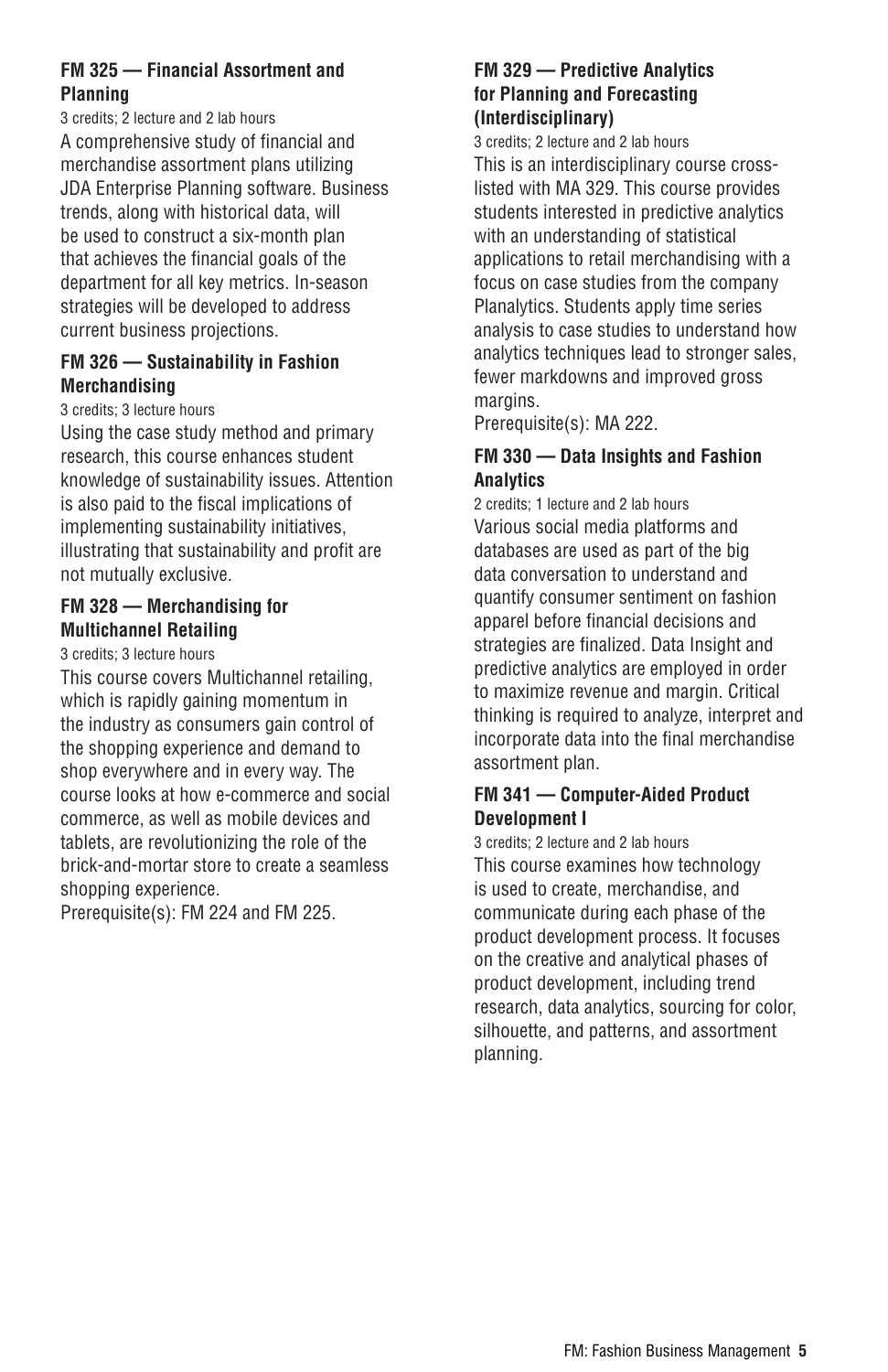# **FM 361 — Leadership Development for Retailing**

3 credits; 3 lecture hours

A comprehensive study of the leadership skills inherent to being an effective, efficient manager in retail today. Students learn the effect of an organization's culture on the management process and how it is viewed from a global perspective. Decision-making, planning and strategic management, driving change and innovation, controlling, and managing communication and information technology are also studied.

#### **FM 362 — Dynamics of Store Operations Management**

#### 3 credits; 3 lecture hours

This course identifies the divisions of retail management from the store operations perspective. Specific areas of operations management are analyzed. Students compare and contrast management practices among retailers using skills gained from roundtable discussions with industry executives and field trips. Prerequisite(s): FM 361.

# **FM 363 — Corporate Social Responsibility**

3 credits; 3 lecture hours

Using case studies, students gain an understanding of the importance of corporate ethics and of the ethical challenges faced by retailers, marketers, and manufacturers in the United States. Also addressed are the ways a company manages its retail business processes to produce a positive impact on society, and how it integrates social, ethical, and environmental concerns with retail profit objectives.

#### **FM 380 — Special Topics in Fashion Business Management Studies** 0 credits

#### **FM 380A — Special Topic: Case Study in Distributors- Amazon**

3 credits; 3 lecture hours

Amazon challenges whole industries on a weekly basis. It has changed how the publishing, retail, fashion, grocery, tv/cable, technology, delivery, banking, pharmaceutical businesses operate, and the list continues to grow. This class will dissect these aspects of how Amazon's business makes this all possible as well as explore how it has turned the investment world upside-down and revolutionized what "business-as-usual" means.

### **FM 422 — Merchandising Strategies**

3 credits; 3 lecture hours

This is the capstone course for B.S. degree students, which integrates the skills and knowledge acquired in previous FM and related courses. Working in teams, students research financial, merchandising and competitive data and combine with information provided by executives from various retail organizations. Students articulate merchandising strategies in a final presentation.

Prerequisite(s): MA 300 or MA 311 or MA 321 or MA 322 or MA 331.

#### **FM 423 — Fashion Planning and Allocation**

3 credits; 2 lecture and 2 lab hours Students assume the roles of merchandise and location planners and allocators for a multi-door retailer. Using the case study method, students utilize industry technology and advanced Excel applications to analyze and evaluate data to develop allocation strategies to support seasonal assortments and location plans. Prerequisite(s): FM 322 or FM 329 or MA 329.